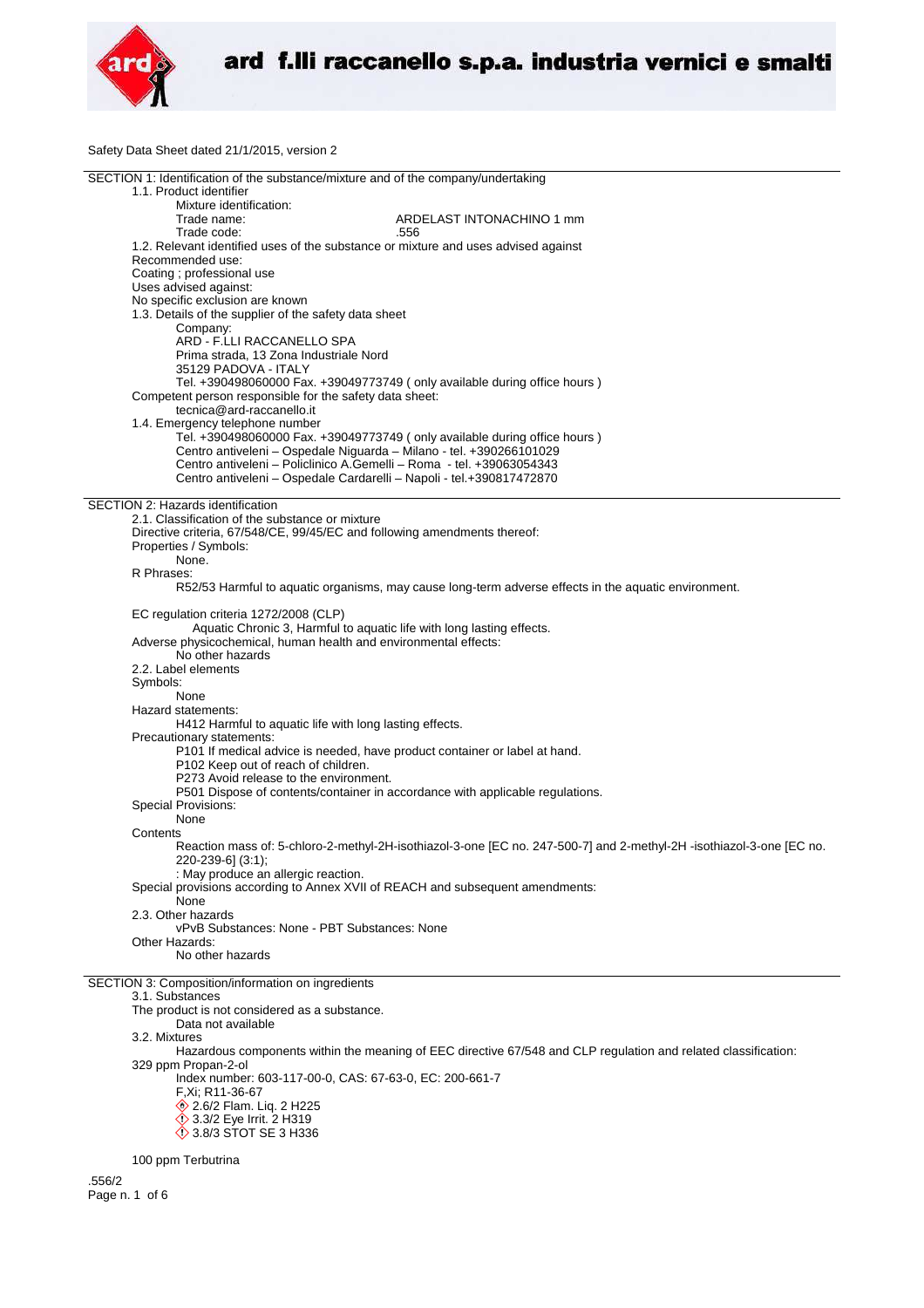CAS: 886-50-0, EC: 212-950-5

- Xn,Xi,N; R22-43-50/53
- 4.1/A1 Aquatic Acute 1 H400
- 4.1/C1 Aquatic Chronic 1 H410 3.1/4/Oral Acute Tox. 4 H302
- 3.4.2/1-1A-1B Skin Sens. 1, 1A, 1B H317

| <b>SECTION 4: First aid measures</b>                                                                                                                               |
|--------------------------------------------------------------------------------------------------------------------------------------------------------------------|
| 4.1. Description of first aid measures                                                                                                                             |
| In case of skin contact:                                                                                                                                           |
| Wash with plenty of water and soap.                                                                                                                                |
| In case of eyes contact:                                                                                                                                           |
| Rinse immediately with plenty of water and seek medical advice.<br>In case of Ingestion:                                                                           |
| Do not under any circumstances induce vomiting. OBTAIN A MEDICAL EXAMINATION IMMEDIATELY.                                                                          |
| In case of Inhalation:                                                                                                                                             |
| Remove casualty to fresh air and keep warm and at rest.                                                                                                            |
| 4.2. Most important symptoms and effects, both acute and delayed                                                                                                   |
| No known symptoms to date.                                                                                                                                         |
| 4.3. Indication of any immediate medical attention and special treatment needed<br>Treatment:                                                                      |
| Treat symptomatically.                                                                                                                                             |
|                                                                                                                                                                    |
| SECTION 5: Firefighting measures                                                                                                                                   |
| 5.1. Extinguishing media                                                                                                                                           |
| Suitable extinguishing media:<br>Irrelevant, the product is not flammable.                                                                                         |
| Extinguishing media which must not be used for safety reasons:                                                                                                     |
| None in particular.                                                                                                                                                |
| 5.2. Special hazards arising from the substance or mixture                                                                                                         |
| May produce toxic fumes of carbon monoxide if burning.                                                                                                             |
| Do not inhale explosion and combustion gases.                                                                                                                      |
| 5.3. Advice for firefighters<br>Use suitable breathing apparatus.                                                                                                  |
| Collect contaminated fire extinguishing water separately. This must not be discharged into drains.                                                                 |
| Move undamaged containers from immediate hazard area if it can be done safely.                                                                                     |
|                                                                                                                                                                    |
| SECTION 6: Accidental release measures                                                                                                                             |
| 6.1. Personal precautions, protective equipment and emergency procedures<br>Wear personal protection equipment.                                                    |
| Remove persons to safety.                                                                                                                                          |
| See protective measures under point 7 and 8.                                                                                                                       |
| 6.2. Environmental precautions                                                                                                                                     |
| Do not allow to enter into soil/subsoil. Do not allow to enter into surface water or drains.                                                                       |
| Retain contaminated washing water and dispose it.                                                                                                                  |
| In case of gas escape or of entry into waterways, soil or drains, inform the responsible authorities.<br>6.3. Methods and material for containment and cleaning up |
| Suitable material for taking up: absorbing material, organic, sand.                                                                                                |
| Wash with plenty of water.                                                                                                                                         |
| 6.4. Reference to other sections                                                                                                                                   |
| See also section 8 and 13                                                                                                                                          |
| SECTION 7: Handling and storage                                                                                                                                    |
| 7.1. Precautions for safe handling                                                                                                                                 |
| Avoid contact with skin and eyes, inhalation of vapours and mists.                                                                                                 |
| Don't use empty container before they have been cleaned.                                                                                                           |
| Contamined clothing should be changed before entering eating areas.                                                                                                |
| Do not eat or drink while working.                                                                                                                                 |
| See also section 8 for recommended protective equipment.<br>7.2. Conditions for safe storage, including any incompatibilities                                      |
| Keep away from food, drink and feed.                                                                                                                               |
| Incompatible materials:                                                                                                                                            |
| None in particular.                                                                                                                                                |
| Instructions as regards storage premises:                                                                                                                          |
| Adequately ventilated premises.                                                                                                                                    |
| 7.3. Specific end use(s)<br>None in particular                                                                                                                     |
|                                                                                                                                                                    |
| SECTION 8: Exposure controls/personal protection                                                                                                                   |
| 8.1. Control parameters                                                                                                                                            |
| Exposure limit(s):                                                                                                                                                 |
| Propan-2-ol - CAS: 67-63-0                                                                                                                                         |
| OEL EU, 200 ppm, 400 ppm<br>TLV ACGIH, 200 ppm, 400 ppm - Notes: A4, BEI - Eye and URT irr, CNS impair                                                             |
| <b>DNEL Values:</b>                                                                                                                                                |
| Data not available                                                                                                                                                 |
| <b>PNEC Values:</b>                                                                                                                                                |
| .556/2                                                                                                                                                             |
| Page n. 2 of 6                                                                                                                                                     |
|                                                                                                                                                                    |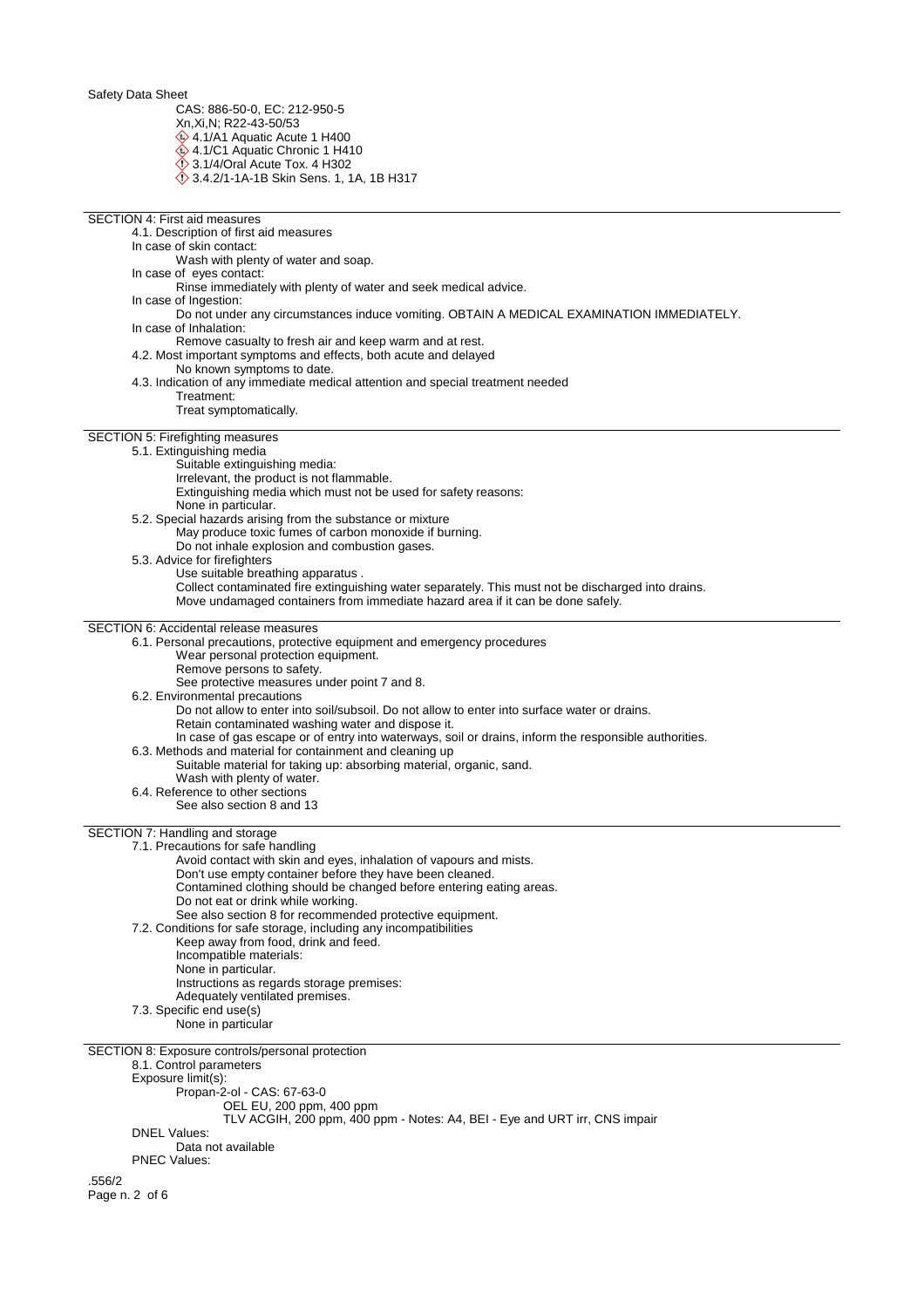Safety Data Sheet Data not available 8.2. Exposure controls Eye/ face protection: Not needed for normal use. Anyway, operate according good working practices. Skin protection a) protection for hands: One-time gloves. b) other: No special precaution must be adopted for normal use. Respiratory protection: Not needed for normal use. Thermal Hazards: None Environmental exposure controls: None SECTION 9: Physical and chemical properties 9.1. Information on basic physical and chemical properties Dispersion paste various colors Odour: Characteristic: slightly acrid<br>
Odour threshold: Characteristic: slightly acrid Odour threshold: Data not available<br>
pH: 9,0 pH: 9,0 Melting point / freezing point: Data not available Initial boiling point and boiling range: Data not available Solid/gas flammability:<br>
Data not available<br>
Upper/lower flammability or explosive limits: Data not available Upper/lower flammability or explosive limits: Vapour density: Vapour density: Data not available Flash point:<br>
Evaporation rate:<br>
Data not available Evaporation rate:<br>Vapour pressure: Vapour pressure: Data not available<br>
Relative density: 1510 - 1660 g/l a 2 1510 - 1660 g/l a 20°C<br>Miscible Solubility in water:<br>
Solubility in oil:<br>
Solubility in oil:<br>
Miscluble Solubility in oil: Partition coefficient (n-octanol/water): Data not available Auto-ignition temperature: Data not available Decomposition temperature:<br>Viscosity: 140000 - 220000 cP 20°C Explosive properties:<br>
Oxidizing properties:<br>
Data not available Oxidizing properties: Data not available 9.2. Other information Miscibility: Data not available<br>
Fat Solubility: Calculate Data not available Data not available Conductivity: Data not available Substance Groups relevant properties: Data not available Note: The data herein refer to QC when the product was put on the market. SECTION 10: Stability and reactivity 10.1. Reactivity Stable under normal conditions 10.2. Chemical stability Stable under normal conditions 10.3. Possibility of hazardous reactions None 10.4. Conditions to avoid Stable under normal conditions. 10.5. Incompatible materials None in particular. 10.6. Hazardous decomposition products None. SECTION 11: Toxicological information 11.1. Information on toxicological effects Toxicological information of the mixture: Data not available Toxicological information of the main substances found in the mixture: Propan-2-ol - CAS: 67-63-0 a) acute toxicity: Test: LD50 - Route: Skin - Species: Rabbit = 12.8 g/kg Test: LC50 - Route: Inhalation Vapour - Species: Rat = 72.6 mg/L Test: LD50 - Route: Oral - Species: Rat = 5045 mg/kg - Duration: 4h If not differently specified, the information required in Regulation 453/2010/EC listed below must be considered as N.A.:

a) acute toxicity;

b) skin corrosion/irritation;

c) serious eye damage/irritation;

d) respiratory or skin sensitisation;

e) germ cell mutagenicity;

f) carcinogenicity;

.556/2 Page n. 3 of 6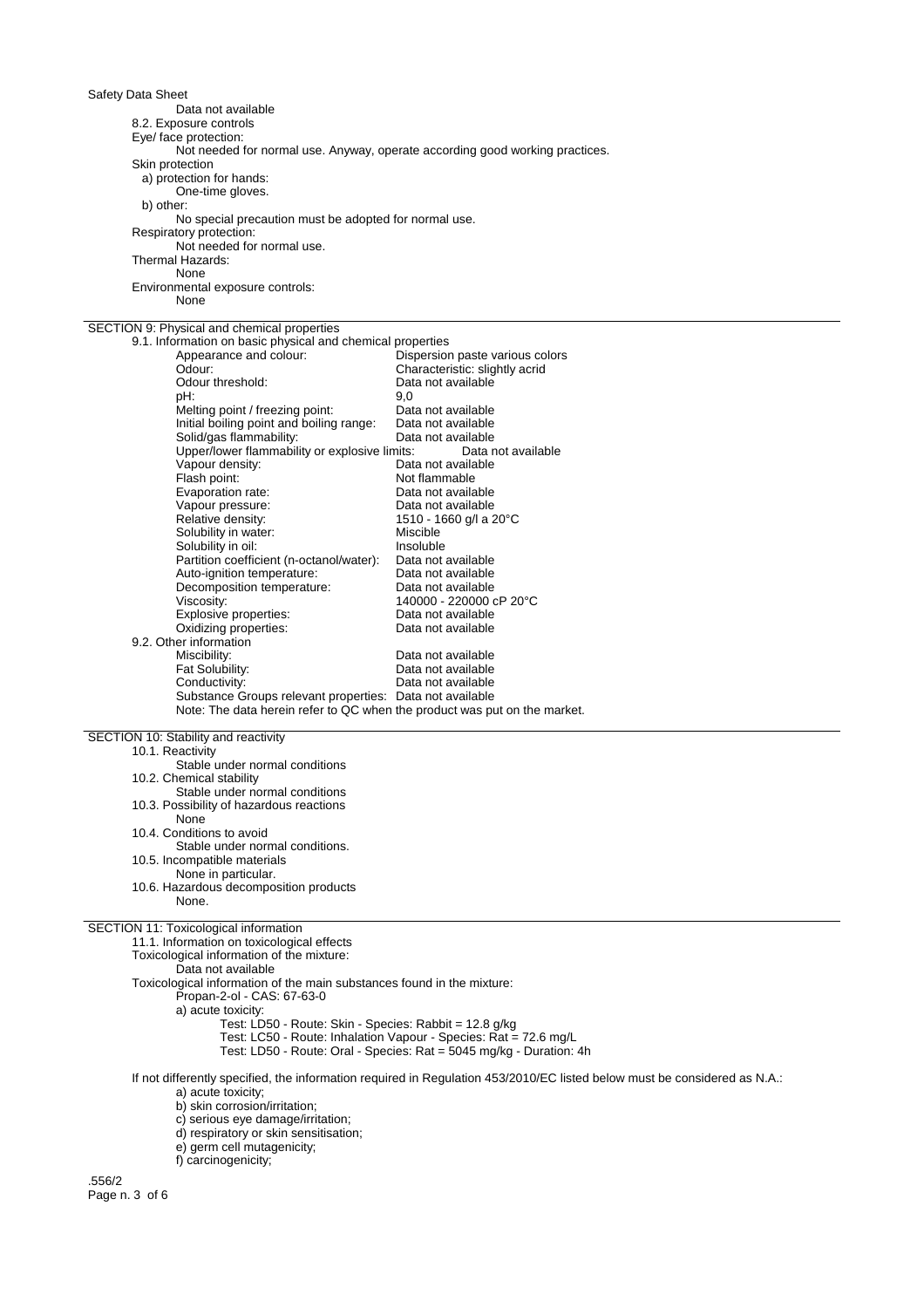Page n. 4 of 6

g) reproductive toxicity; h) STOT-single exposure; i) STOT-repeated exposure; j) aspiration hazard.

| SECTION 12: Ecological information                                                                                                                          |
|-------------------------------------------------------------------------------------------------------------------------------------------------------------|
| 12.1. Toxicity                                                                                                                                              |
| Adopt good working practices, so that the product is not released into the environment.                                                                     |
| Harmful to aquatic organisms, may cause long-term adverse effects in the aquatic environment.                                                               |
| Propan-2-ol - CAS: 67-63-0                                                                                                                                  |
| a) Aquatic acute toxicity:                                                                                                                                  |
| Endpoint: IC50 - Species: Fish > 6.55 g/L - Duration h: 96                                                                                                  |
| Endpoint: LC50 - Species: Daphnia = 13299 mg/L - Duration h: 48                                                                                             |
| Terbutrina - CAS: 886-50-0                                                                                                                                  |
| a) Aquatic acute toxicity:                                                                                                                                  |
| Endpoint: EC50 - Species: Algae = 0.0067 mg/L - Duration h: 48                                                                                              |
| 12.2. Persistence and degradability                                                                                                                         |
| Propan-2-ol - CAS: 67-63-0                                                                                                                                  |
|                                                                                                                                                             |
| Biodegradability: Readily biodegradable - Test: Biochemical oxigen demand - Duration: Data not available - %:<br>Data not available - Notes: Test OECD 301E |
| 12.3. Bioaccumulative potential                                                                                                                             |
| Propan-2-ol - CAS: 67-63-0                                                                                                                                  |
|                                                                                                                                                             |
| Bioaccumulation: Not bioaccumulative - Test: log Kow 0.05 - Duration: Data not available - Notes: Data not<br>available                                     |
|                                                                                                                                                             |
| Terbutrina - CAS: 886-50-0                                                                                                                                  |
| Bioaccumulation: Not bioaccumulative - Test: log Kow 3.2 - Duration: Data not available - Notes: Data not                                                   |
| available                                                                                                                                                   |
| 12.4. Mobility in soil                                                                                                                                      |
| Data not available                                                                                                                                          |
| 12.5. Results of PBT and vPvB assessment                                                                                                                    |
| vPvB Substances: None - PBT Substances: None                                                                                                                |
| 12.6. Other adverse effects                                                                                                                                 |
| None                                                                                                                                                        |
|                                                                                                                                                             |
| SECTION 13: Disposal considerations                                                                                                                         |
| 13.1. Waste treatment methods                                                                                                                               |
| Recover if possible. In so doing, comply with the local and national regulations currently in force.                                                        |
| Waste should not be disposed of by release to sewers.                                                                                                       |
| Contaminated packaging thinners and cleaning diluents must be landfilled.                                                                                   |
|                                                                                                                                                             |
| SECTION 14: Transport information                                                                                                                           |
| 14.1. UN number                                                                                                                                             |
| Not classified as dangerous in the meaning of transport regulations.                                                                                        |
| 14.2. UN proper shipping name                                                                                                                               |
| Data not available                                                                                                                                          |
| 14.3. Transport hazard class(es)                                                                                                                            |
| Data not available                                                                                                                                          |
| 14.4. Packing group                                                                                                                                         |
| Data not available                                                                                                                                          |
| 14.5. Environmental hazards                                                                                                                                 |
| ADR-Enviromental Pollutant:<br>No                                                                                                                           |
| Data not available                                                                                                                                          |
| 14.6. Special precautions for user                                                                                                                          |
| Data not available                                                                                                                                          |
| 14.7. Transport in bulk according to Annex II of MARPOL73/78 and the IBC Code                                                                               |
| Data not available                                                                                                                                          |
|                                                                                                                                                             |
| <b>SECTION 15: Regulatory information</b>                                                                                                                   |
| 15.1. Safety, health and environmental regulations/legislation specific for the substance or mixture                                                        |
| Dir. 67/548/EEC (Classification, packaging and labelling of dangerous substances).                                                                          |
| Dir. 99/45/EEC (Classification, packaging and labelling of dangerous preparations).                                                                         |
| DIR.2004/42/CE. Subcategory c Type BA limit COV 40 g/l. Contained in product < 40 g/l.                                                                      |
| Regulation (EU) No 528/2012 and subsequent amendments.                                                                                                      |
| This product contains biocides with algaecide and fungicide properties.                                                                                     |
| Active ingredients:                                                                                                                                         |
| Zinc pyrithione                                                                                                                                             |
| 2-ottil-2H-isotiazol-3-one                                                                                                                                  |
| Terbutryn                                                                                                                                                   |
| Dir. 98/24/EC (Risks related to chemical agents at work).                                                                                                   |
| Directive 2000/39/CE (Occupational exposure limit values) and subsequent modifications: 2004/37/CE, 2006/15/CE and                                          |
| 2009/161/UE.                                                                                                                                                |
| Dir. 2006/8/EC                                                                                                                                              |
| Regulation (EC) n. 1907/2006 (REACH)                                                                                                                        |
| Regulation (EC) n. 1272/2008 (CLP)                                                                                                                          |
| Regulation (EC) n. 790/2009 (ATP 1 CLP) and (EU) n. 758/2013                                                                                                |
| Regulation (EU) n. 453/2010 (Annex I)                                                                                                                       |
| Regulation (EU) n. 286/2011 (ATP 2 CLP)                                                                                                                     |
| Regulation (EU) n. 618/2012 (ATP 3 CLP)                                                                                                                     |
|                                                                                                                                                             |
| .556/2                                                                                                                                                      |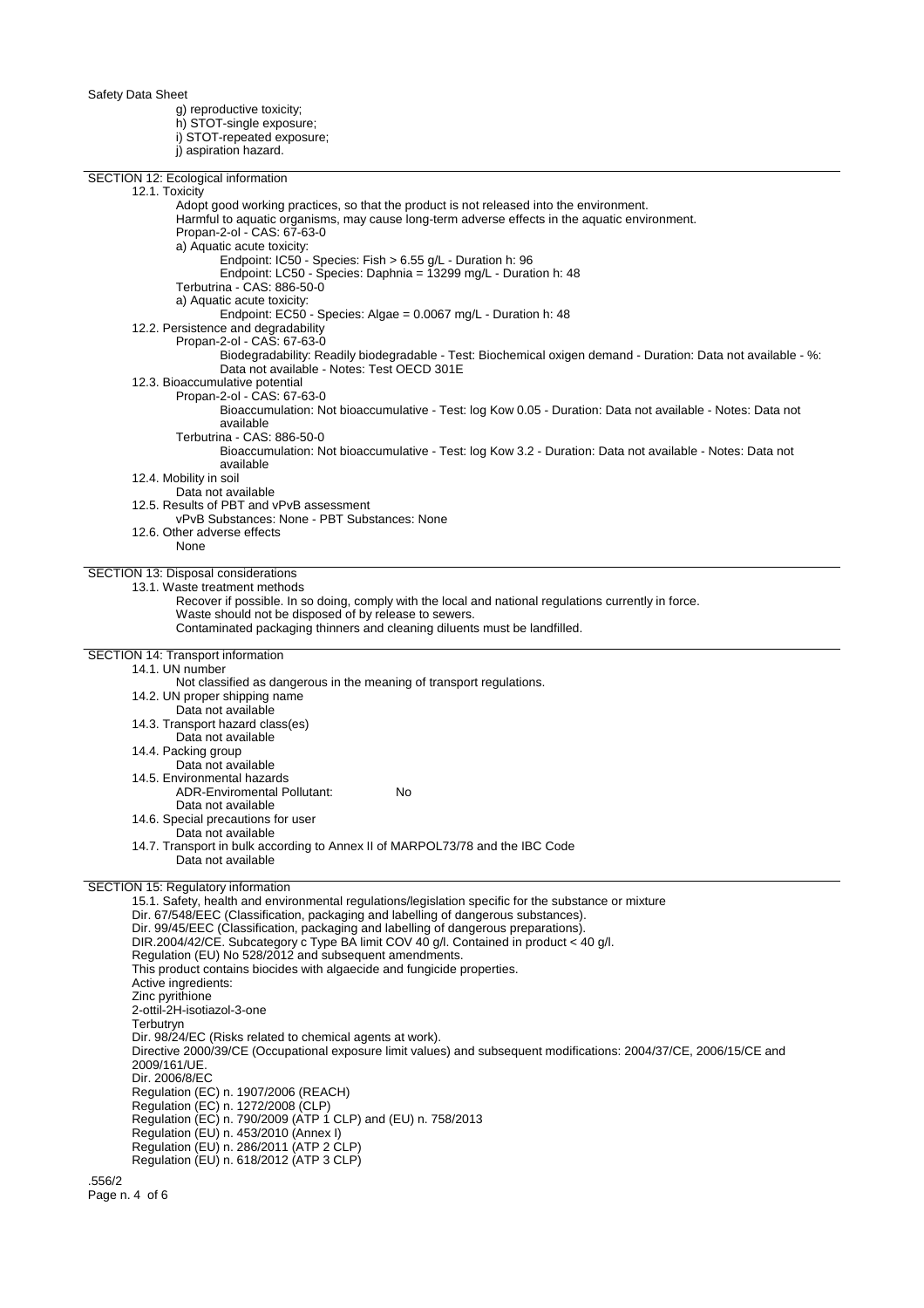Restrictions related to the product or the substances contained according to Annex XVII Regulation (EC) 1907/2006 (REACH) and subsequent modifications:

## None

Where applicable, refer to the following regulatory provisions :

Directive 2003/105/CE ('Activities linked to risks of serious accidents') and subsequent amendments. Regulation (EC) nr 648/2004 (detergents). 1999/13/EC (VOC directive)

15.2. Chemical safety assessment

No

SECTION 16: Other information

Full text of phrases referred to in Section 3:

- R11 Highly flammable.
- R22 Harmful if swallowed.
- R36 Irritating to eyes.
- R43 May cause sensitization by skin contact.
- R50/53 Very toxic to aquatic organisms, may cause long-term adverse effects in the aquatic environment. R67 Vapours may cause drowsiness and dizziness.

H225 Highly flammable liquid and vapour.

- H319 Causes serious eye irritation.
- H336 May cause drowsiness or dizziness.
- H400 Very toxic to aquatic life.
- H410 Very toxic to aquatic life with long lasting effects.
- H302 Harmful if swallowed.

H317 May cause an allergic skin reaction.

Paragraphs modified from the previous revision:

SECTION 1: Identification of the substance/mixture and of the company/undertaking

SECTION 2: Hazards identification

SECTION 3: Composition/information on ingredients

SECTION 4: First aid measures

SECTION 8: Exposure controls/personal protection

SECTION 9: Physical and chemical properties

SECTION 11: Toxicological information

SECTION 12: Ecological information

SECTION 15: Regulatory information

This document was prepared by a competent person who has received appropriate training.

Main bibliographic sources:

- The ECHA database on registered substances.
- ESIS- European chemical Substances Information System.
- eChemPortal- the global portal to Information on Chemical Substance.
- GESTIS substance database.
- Insert further consulted bibliography

The information contained herein is based on our state of knowledge at the above-specified date. It refers solely to the product indicated and constitutes no guarantee of particular quality.

It is the duty of the user to ensure that this information is appropriate and complete with respect to the specific use intended.

This MSDS cancels and replaces any preceding release.

Legend of acronyms and abbreviations used in the safety data sheet:<br>ADR: Furopean Agreement concerning the Internationa

| ADR:       | European Agreement concerning the International Carriage of Dangerous Goods by Road.                 |
|------------|------------------------------------------------------------------------------------------------------|
| CAS:       | Chemical Abstracts Service (division of the American Chemical Society).                              |
| CLP:       | Classification, Labeling, Packaging.                                                                 |
| DNEL:      | Derived No Effect Level.                                                                             |
| EC50:      | Median effective concentration expected to produce a certain effect in 50% of test<br>organisms      |
| ECHA:      | European Chemicals Agency                                                                            |
| EINECS:    | European Inventory of Existing Commercial Chemical Substances                                        |
| ELINCS:    | European List of notified Chemical Substances                                                        |
| GHS:       | Globally Harmonized System of Classification and Labeling of Chemicals.                              |
| IATA:      | International Air Transport Association.                                                             |
| IATA-DGR:  | Dangerous Goods Regulation by the "International Air Transport Association" (IATA).                  |
| ICAO:      | International Civil Aviation Organization.                                                           |
| ICAO-TI:   | Technical Instructions by the "International Civil Aviation Organization" (ICAO).                    |
| IC50:      | Half maximal inhibitory concentration.                                                               |
| IMDG:      | International Maritime Code for Dangerous Goods.                                                     |
| INCI:      | International Nomenclature of Cosmetic Ingredients.                                                  |
| LC50:      | Lethal concentration, for 50 percent of test population.                                             |
| LD50:      | Lethal dose, for 50 percent of test population.                                                      |
| LTE:       | Long-term exposure.                                                                                  |
| NOEC:      | No Observed Effect Concentration                                                                     |
| Numero EC: | <b>EINECS and ELINCS Number</b>                                                                      |
| OEL:       |                                                                                                      |
| PBT:       | Persistent, Bioaccumulative and Toxic substance                                                      |
| PNEC:      | Predicted No Effect Concentration.                                                                   |
| REACH:     | Regulation (EC) No 1907/2006 Registration, Evaluation, Authorisation and Restriction of<br>Chemicals |